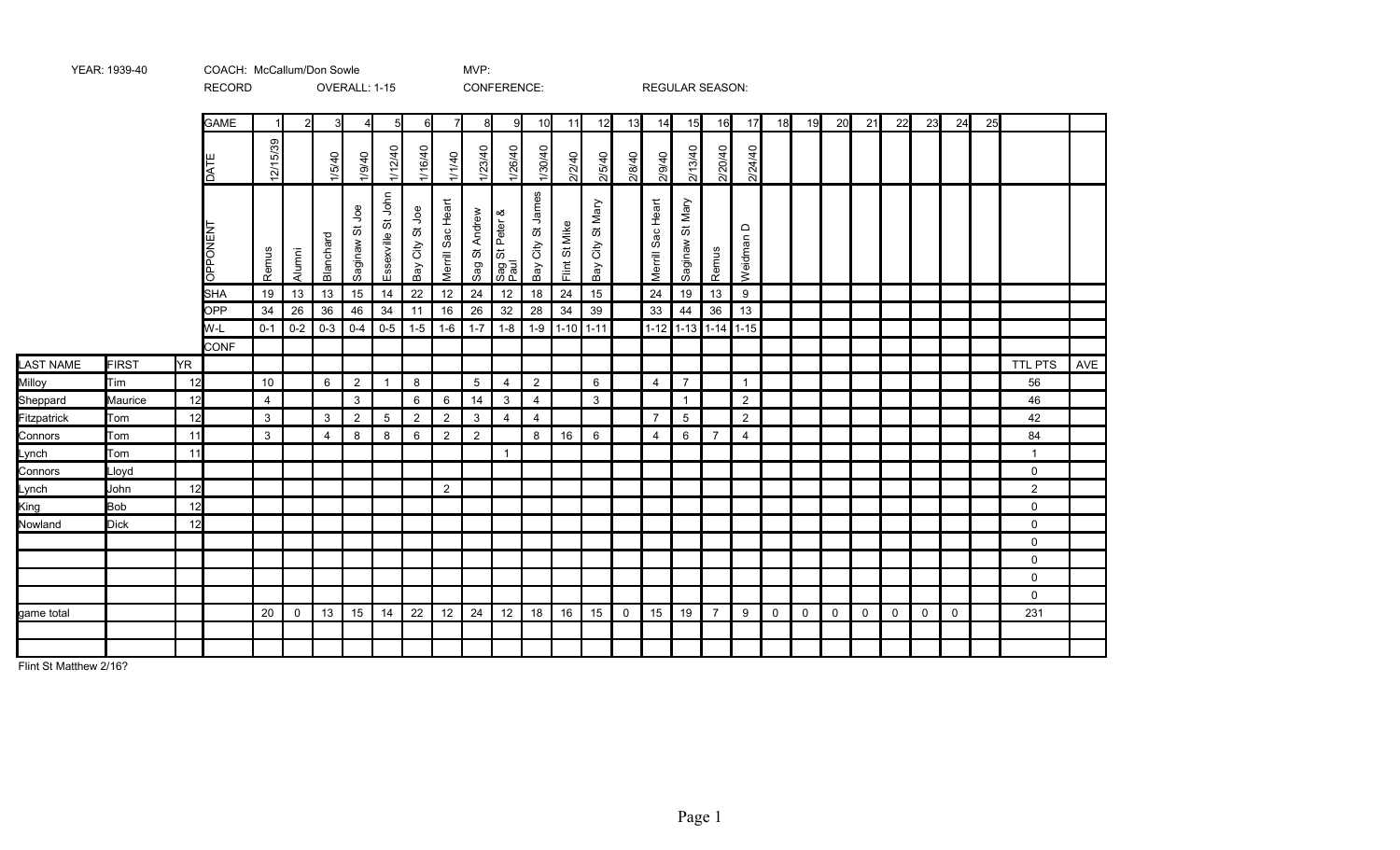|                  |              |           | 11200110        |                |               |                |                 |                   |                 |                | <b>OONIERENCE.</b>     |                |                  |                                                         |                         |                                         | <b>INLOULAIN ULAUUIN.</b>    |              |                   |                    |                |             |              |              |             |              |              |    |                |     |
|------------------|--------------|-----------|-----------------|----------------|---------------|----------------|-----------------|-------------------|-----------------|----------------|------------------------|----------------|------------------|---------------------------------------------------------|-------------------------|-----------------------------------------|------------------------------|--------------|-------------------|--------------------|----------------|-------------|--------------|--------------|-------------|--------------|--------------|----|----------------|-----|
|                  |              |           | <b>GAME</b>     |                | 2             | 3              | 4               | 5 <sub>l</sub>    | 6               | 71             | 8                      | -9             | 10               | 11                                                      | 12                      | 13                                      | 14                           | 15           | 16                | 17                 | 18             | 19          | 20           | 21           | 22          | 23           | 24           | 25 |                |     |
|                  |              |           | DAT             | 12/15/38       | 12/23/38      | 1/3/39         | 1/6/39          | 1/10/39           | 1/13/39         | 1/18/39        | 1/26/13                | 1/31/39        | 2/3/39           | 2/8/39                                                  | 2/10/39                 | 2/14/39                                 | 2/17/39                      | 2/23/39      | 2/28/39           | 3/2/39             |                |             |              |              |             |              |              |    |                |     |
|                  |              |           | <b>DPPONENT</b> | Remus          | Alumni        | Saginaw St Joe | Saginaw Sts P&P | Merrill Sac Heart | Bay City St Joe | TC St Andrew   | St Mary<br>City<br>keg | Remus          | Flint St Michael | John<br>$\overleftrightarrow{\mathrm{o}}$<br>Essexville | St James<br>City<br>Bay | Mary<br>$\breve{\mathrm{o}}$<br>Saginaw | St Mathews<br>$\overline{E}$ |              | Merrill Sac Heart | (Tourney)<br>Clare |                |             |              |              |             |              |              |    |                |     |
|                  |              |           | <b>SHA</b>      | 14             |               | 13             | 16              | 21                | $9\,$           | 13             | 14                     | 13             | 18               | 17                                                      | 20                      | 25                                      |                              |              |                   | 16                 |                |             |              |              |             |              |              |    |                |     |
|                  |              |           | <b>OPP</b>      | 27             |               | 18             | 21              | 12                | $10$            | 22             | 26                     | 31             | 36               | 27                                                      | 21                      | 24                                      | CNL                          |              |                   | 21                 |                |             |              |              |             |              |              |    |                |     |
|                  |              |           | W-L             |                | $0-1$ 0-2 0-3 |                | $0-4$           | $1 - 4$           | $1-5$           | $1-6$          | $1 - 7$                | $1 - 8$        | $1-9$            |                                                         | $1-10$ 1-11 2-11        |                                         |                              |              |                   |                    |                |             |              |              |             |              |              |    |                |     |
|                  |              |           | <b>CONF</b>     |                |               | $0 - 1$        | $0-2$           |                   | $0 - 3$         |                | $0 - 4$                |                | $0-5$            | $0-6$                                                   | $1 - 6$                 | $1-8$                                   |                              |              |                   |                    |                |             |              |              |             |              |              |    |                |     |
| <b>LAST NAME</b> | <b>FIRST</b> | <b>YR</b> |                 |                |               |                |                 |                   |                 |                |                        |                |                  |                                                         |                         |                                         |                              |              |                   |                    |                |             |              |              |             |              |              |    | <b>TTL PTS</b> | AVE |
| Cuthbert         | Joe          | 12        |                 | $\overline{2}$ |               | $\mathbf{3}$   | $\overline{4}$  | $10$              |                 |                | 5                      | $\overline{2}$ | $\overline{2}$   | 4                                                       |                         |                                         |                              |              |                   | $\mathbf{1}$       |                |             |              |              |             |              |              |    | 33             |     |
| Milloy           | Tim          | 11        |                 | $\mathbf{3}$   |               | $\mathbf{1}$   | $\overline{4}$  |                   | $\mathbf{1}$    |                | $\overline{2}$         |                | 6                | 3                                                       | $\overline{2}$          | $\overline{4}$                          |                              |              |                   | 4                  |                |             |              |              |             |              |              |    | 30             |     |
| Nowland          | <b>Dick</b>  | 11        |                 | $\overline{2}$ |               |                |                 |                   |                 |                |                        |                |                  |                                                         |                         |                                         |                              |              |                   |                    |                |             |              |              |             |              |              |    | $\overline{2}$ |     |
| Sheppard         | Joe          | 12        |                 | 3              |               | $\overline{7}$ | 5               | $\overline{4}$    | $\overline{4}$  | 9              | $\overline{2}$         |                | $\overline{4}$   | 6                                                       | $\overline{7}$          | 12                                      |                              |              |                   | $5\,$              |                |             |              |              |             |              |              |    | 68             |     |
| Fox              | Harold       | 12        |                 | 4              |               | $\overline{2}$ |                 |                   | $\overline{2}$  | $\overline{2}$ |                        | $\overline{4}$ |                  | 2                                                       | 8                       | 6                                       |                              |              |                   |                    |                |             |              |              |             |              |              |    | 31             |     |
| Cooper           | Joe          | 12        |                 |                |               |                | $\overline{2}$  | 6                 | $\overline{2}$  | $\overline{2}$ | $\overline{5}$         | $\mathbf{3}$   | $\overline{2}$   | $\overline{2}$                                          | 3                       | $\mathbf{3}$                            |                              |              |                   | $\mathbf{3}$       |                |             |              |              |             |              |              |    | 33             |     |
| Conners          | Tom          | 10        |                 |                |               |                |                 | $\overline{1}$    |                 |                |                        |                | $\overline{2}$   |                                                         |                         |                                         |                              |              |                   | $\mathbf{3}$       |                |             |              |              |             |              |              |    | 6              |     |
| Sheppard         | Maurice      | 11        |                 |                |               |                |                 |                   |                 |                |                        |                | 2                |                                                         |                         |                                         |                              |              |                   |                    |                |             |              |              |             |              |              |    | $\overline{a}$ |     |
| Lynch            | John         | 11        |                 |                |               |                |                 |                   |                 |                |                        |                |                  |                                                         |                         |                                         |                              |              |                   |                    |                |             |              |              |             |              |              |    | 0              |     |
| Lynch            | Tom          | 10        |                 |                |               |                |                 |                   |                 |                |                        |                |                  |                                                         |                         |                                         |                              |              |                   |                    |                |             |              |              |             |              |              |    | 0              |     |
|                  |              |           |                 |                |               |                |                 |                   |                 |                |                        |                |                  |                                                         |                         |                                         |                              |              |                   |                    |                |             |              |              |             |              |              |    | $\mathsf{O}$   |     |
|                  |              |           |                 |                |               |                |                 |                   |                 |                |                        |                |                  |                                                         |                         |                                         |                              |              |                   |                    |                |             |              |              |             |              |              |    | 0              |     |
|                  |              |           |                 |                |               |                |                 |                   |                 |                |                        |                |                  |                                                         |                         |                                         |                              |              |                   |                    |                |             |              |              |             |              |              |    | 0              |     |
| game total       |              |           |                 | 14             | $\mathbf{0}$  | 13             | 16              | 21                | 9               | 13             | 14                     | 9              | 18               | 17                                                      | 20                      | 25                                      | $\overline{0}$               | $\mathsf{O}$ | $\mathbf{0}$      | 16                 | $\overline{0}$ | $\mathbf 0$ | $\mathsf{O}$ | $\mathbf{0}$ | $\mathbf 0$ | $\mathsf{O}$ | $\mathsf{O}$ |    | 205            |     |
|                  |              |           |                 |                |               |                |                 |                   |                 |                |                        |                |                  |                                                         |                         |                                         |                              |              |                   |                    |                |             |              |              |             |              |              |    |                |     |
|                  |              |           |                 |                |               |                |                 |                   |                 |                |                        |                |                  |                                                         |                         |                                         |                              |              |                   |                    |                |             |              |              |             |              |              |    |                |     |

YEAR: 1938-39 COACH: Leo Wisneski MVP:

RECORD OVERALL: CONFERENCE: REGULAR SEASON: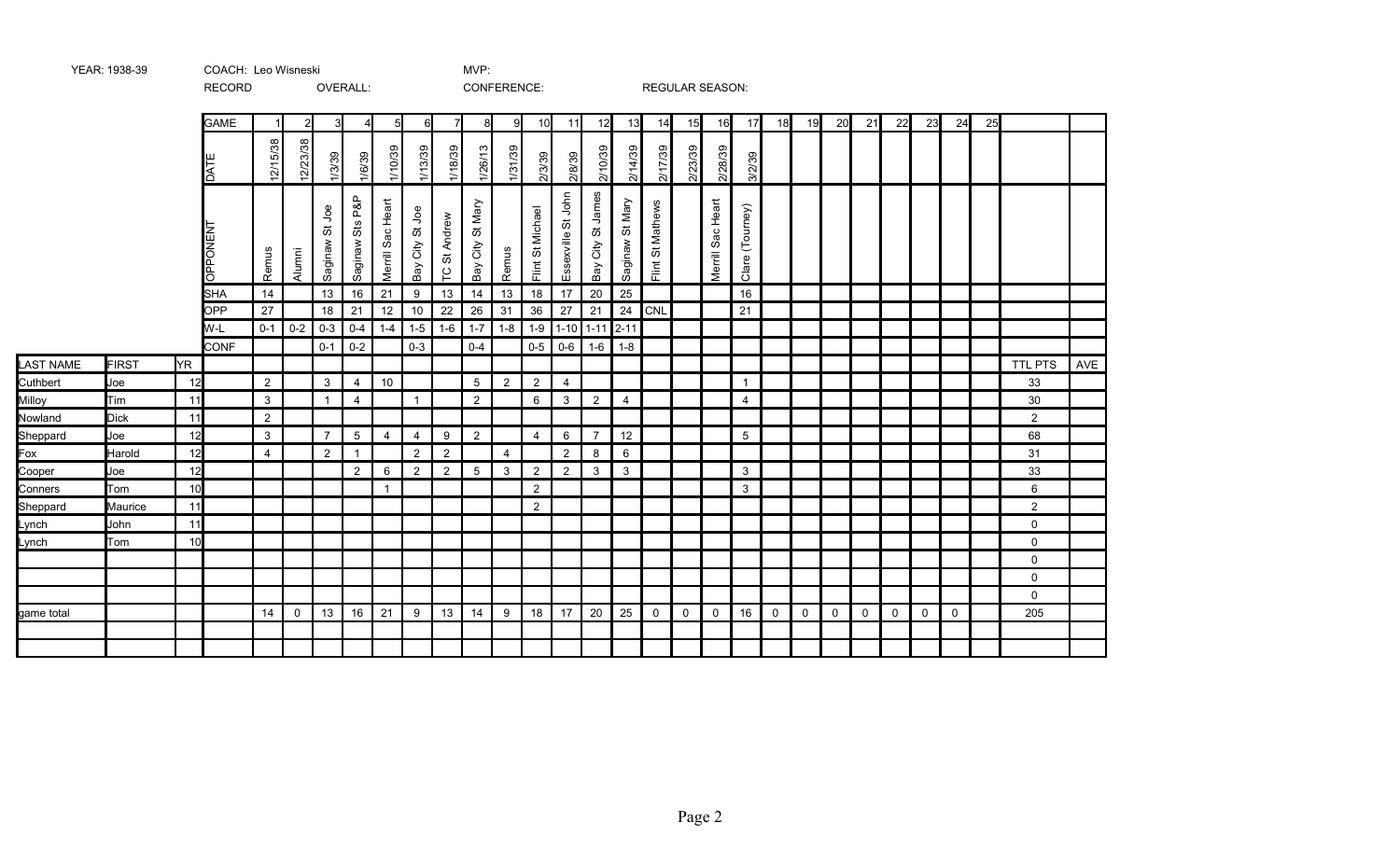|                  |              |     | <b>RECORD</b>   |                |                 |                    | OVERALL:       |                 |                   |                |                     | CONFERENCE:    |             |              |                         |                | <b>REGULAR SEASON:</b> |                |                |              |             |             |              |              |             |             |             |    |                |     |
|------------------|--------------|-----|-----------------|----------------|-----------------|--------------------|----------------|-----------------|-------------------|----------------|---------------------|----------------|-------------|--------------|-------------------------|----------------|------------------------|----------------|----------------|--------------|-------------|-------------|--------------|--------------|-------------|-------------|-------------|----|----------------|-----|
|                  |              |     | <b>GAME</b>     |                | 2               | 3                  | 4              | $5 \mid$        | $6 \mid$          | 7              | 8                   | 9              | 10          | 11           | 12                      | 13             | 14                     | 15             | 16             | 17           | 18          | 19          | 20           | 21           | 22          | 23          | 24          | 25 |                |     |
|                  |              |     | DATE            | 12/2/37        | 12/7/37         | 12/14/37           | 12/20/37       | 1/11/38         | 1/14/38           | 1/18/38        | 1/25/38             | 1/28/38        | 2/1/38      | 2/4/38       | 2/15/38                 | 2/18/38        | 2/22/38                | 2/25/38        |                |              |             |             |              |              |             |             |             |    |                |     |
|                  |              |     | <b>OPPONENT</b> | Remus          | Clare           | Andrew<br>ö<br>Sag | Alumni         | Saginaw Sts P&P | Merrill Sac Heart | Shepherd       | Sts P&P<br>Sagianaw | Merrill        |             | Remus        | Heart<br>Sac<br>Merrill | Shepherd       | St Andrew<br>Sag       | Clare          | Beaverton      |              |             |             |              |              |             |             |             |    |                |     |
|                  |              |     | <b>SHA</b>      | 13             |                 | 21                 | 12             | 9               | 14                | 21             | 18                  | 14             |             | 20           | 12                      | 18             | 17                     | 18             | 8              |              |             |             |              |              |             |             |             |    |                |     |
|                  |              |     | OPP             | 14             |                 | 23                 | 14             | 33              | 16                | 23             | 26                  | 22             |             | 34           | 18                      | 20             | 30                     | 12             | 16             |              |             |             |              |              |             |             |             |    |                |     |
|                  |              |     | W-L             |                |                 |                    |                |                 |                   |                |                     |                |             |              |                         |                |                        |                |                |              |             |             |              |              |             |             |             |    |                |     |
|                  |              |     | <b>CONF</b>     |                |                 |                    |                |                 |                   |                |                     |                |             |              |                         |                |                        |                |                |              |             |             |              |              |             |             |             |    |                |     |
| <b>LAST NAME</b> | <b>FIRST</b> | YR. |                 |                |                 |                    |                |                 |                   |                |                     |                |             |              |                         |                |                        |                |                |              |             |             |              |              |             |             |             |    | TTL PTS        | AVE |
| Theisen          | Ed           | 12  |                 | 5              |                 |                    | $\mathbf{1}$   | $\mathbf{1}$    | $\overline{2}$    | $\overline{2}$ | $\overline{4}$      | -1             |             | $\mathbf{1}$ | $\overline{2}$          | $\overline{4}$ |                        | $\overline{1}$ | $\overline{2}$ |              |             |             |              |              |             |             |             |    | 26             |     |
| Fox              | Harold       | 11  |                 | 2              |                 | $\overline{2}$     | $\overline{2}$ |                 | $\overline{4}$    |                |                     |                |             |              |                         |                | 3                      |                |                |              |             |             |              |              |             |             |             |    | 13             |     |
| Connors          | Frank        | 11  |                 | $\overline{4}$ | 6               | 11                 | 6              |                 | $5\phantom{.0}$   | 13             | 8                   | 9              |             | 12           | 8                       | 4              | $\overline{7}$         | 11             |                |              |             |             |              |              |             |             |             |    | 104            |     |
| Sheppard         | Joe          | 11  |                 | $\overline{2}$ | $5\phantom{.0}$ | 6                  |                | 6               | $\overline{1}$    |                | $\mathbf{3}$        |                |             | 6            |                         |                | $\overline{4}$         | $\mathbf{3}$   |                |              |             |             |              |              |             |             |             |    | 36             |     |
| Kane             | Gene         | 12  |                 |                |                 | $\overline{2}$     | $\mathbf{1}$   | $\overline{2}$  | $\overline{2}$    | $\overline{4}$ | $\overline{2}$      |                |             |              |                         | 6              |                        |                |                |              |             |             |              |              |             |             |             |    | 19             |     |
| Cuthbert         | Joe          | 11  |                 |                |                 |                    | $\overline{2}$ |                 |                   | $\overline{2}$ |                     |                |             |              |                         |                |                        | $\overline{2}$ | $\overline{2}$ |              |             |             |              |              |             |             |             |    | 8              |     |
| Nowland          | <b>Dick</b>  | 10  |                 |                |                 |                    |                |                 |                   |                | $\overline{1}$      |                |             |              |                         |                |                        | $\overline{1}$ | $\mathbf{3}$   |              |             |             |              |              |             |             |             |    | 5              |     |
| Milloy           | Tim          | 10  |                 |                |                 |                    |                |                 |                   |                |                     | $\overline{4}$ |             | $\mathbf{1}$ | $\sqrt{2}$              |                |                        |                |                |              |             |             |              |              |             |             |             |    | $\overline{7}$ |     |
|                  |              |     |                 |                |                 |                    |                |                 |                   |                |                     |                |             |              |                         |                |                        |                |                |              |             |             |              |              |             |             |             |    | 0              |     |
|                  |              |     |                 |                |                 |                    |                |                 |                   |                |                     |                |             |              |                         |                |                        |                |                |              |             |             |              |              |             |             |             |    | $\mathbf 0$    |     |
|                  |              |     |                 |                |                 |                    |                |                 |                   |                |                     |                |             |              |                         |                |                        |                |                |              |             |             |              |              |             |             |             |    | 0              |     |
|                  |              |     |                 |                |                 |                    |                |                 |                   |                |                     |                |             |              |                         |                |                        |                |                |              |             |             |              |              |             |             |             |    | 0              |     |
| game total       |              |     |                 | 13             | 11              | 21                 | 12             | 9               | 14                | 21             | 18                  | 14             | $\mathbf 0$ | 20           | 12                      | 14             | 14                     | 18             | $\overline{7}$ | $\mathsf{O}$ | $\mathbf 0$ | $\mathbf 0$ | $\mathsf{O}$ | $\mathsf{O}$ | $\mathbf 0$ | $\mathbf 0$ | $\mathbf 0$ |    | 218            |     |
|                  |              |     |                 |                |                 |                    |                |                 |                   |                |                     |                |             |              |                         |                |                        |                |                |              |             |             |              |              |             |             |             |    |                |     |
|                  |              |     |                 |                |                 |                    |                |                 |                   |                |                     |                |             |              |                         |                |                        |                |                |              |             |             |              |              |             |             |             |    |                |     |

Joined Valley Parochial League 12/9/37 report

YEAR: 1937-38 COACH: MVP: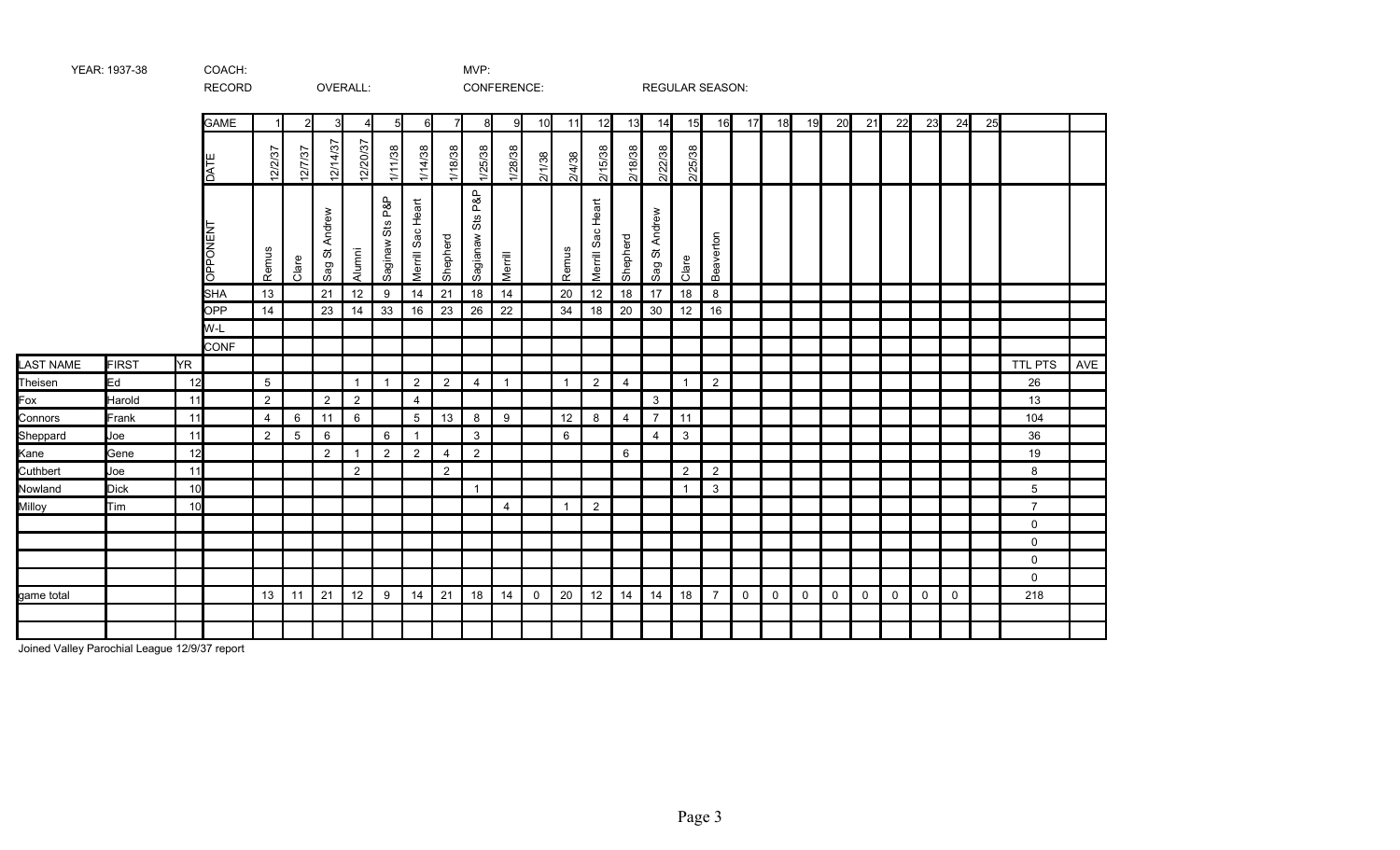|            |              |      | <b>RECORD</b> |                |                |               | OVERALL: 13-3  |                     |                |                |              | CONFERENCE:    |                |                 |                 |              |                          |                   | REGULAR SEASON: 11-2                  |             |    |    |             |              |    |             |    |    |                |     |
|------------|--------------|------|---------------|----------------|----------------|---------------|----------------|---------------------|----------------|----------------|--------------|----------------|----------------|-----------------|-----------------|--------------|--------------------------|-------------------|---------------------------------------|-------------|----|----|-------------|--------------|----|-------------|----|----|----------------|-----|
|            |              |      | <b>GAME</b>   |                | 2              | 3             | 4 <sup>1</sup> | 5                   | 6              | 71             | 81           | 9              | 10             | 11              | 12              | 13           | 14                       | 15                | 16                                    | 17          | 18 | 19 | 20          | 21           | 22 | 23          | 24 | 25 |                |     |
|            |              |      | DATE          | 12/3/36        | 12/11/36       | 12/29/36      | 1/5/37         | 1/12/37             | 1/19/37        | 2/2/37         | 2/9/37       | 2/12/37        | 2/19/37        | 2/23/37         | 2/26/37         |              |                          |                   |                                       |             |    |    |             |              |    |             |    |    |                |     |
|            |              |      | OPPONENT      | Clare          | Remus          | Alumni        | Merrill        | $\bf{m}$<br>Midland | Lakeview       | Shepherd       | Midland?     | Merrill        | Remus          | Shepherd        | Clare           |              | Ģ<br>Beaverton           | Ļ<br>Clare        | $\frac{\alpha}{\tau}$<br>City<br>Reed |             |    |    |             |              |    |             |    |    |                |     |
|            |              |      | <b>SHA</b>    | 21             | 16             | 17            | 25             | 23                  | 24             | 36             |              | 28             | 17             | 33              | 30              |              | 27                       | 25                | 19                                    |             |    |    |             |              |    |             |    |    |                |     |
|            |              |      | OPP<br>W-L    | 15<br>$1-0$    | 17<br>$1 - 1$  | 13<br>$2 - 1$ | 16<br>$3 - 1$  | 11<br>$4 - 1$       | 16<br>$5-1$    | 6<br>$6 - 1$   |              | 19<br>$9 - 1$  | 19<br>$9 - 2$  | 17<br>10-2 11-2 | 18              |              | $\mathbf{3}$<br>$12 - 2$ | 16<br>$13-2$ 13-3 | 22                                    |             |    |    |             |              |    |             |    |    |                |     |
|            |              |      | CONF          |                |                |               |                |                     |                |                |              |                |                |                 |                 |              |                          |                   |                                       |             |    |    |             |              |    |             |    |    |                |     |
| LAST NAME  | <b>FIRST</b> | ŀΥR  |               |                |                |               |                |                     |                |                |              |                |                |                 |                 |              |                          |                   |                                       |             |    |    |             |              |    |             |    |    | <b>TTL PTS</b> | AVE |
| McNamara   | <b>Bob</b>   | 12   |               | 8              |                |               |                |                     | $\overline{2}$ | 9              |              | 8              |                | 6               | $\overline{5}$  |              | 8                        | $\overline{7}$    |                                       |             |    |    |             |              |    |             |    |    | 53             |     |
| Connors    | Jim          | 12   |               | $\overline{4}$ | $\overline{5}$ |               | 6              |                     | 9              | 6              |              | $\overline{2}$ | 4              | 5               | $\overline{4}$  |              |                          | 6                 | $\overline{1}$                        |             |    |    |             |              |    |             |    |    | 52             |     |
| Hackett    | Tom          | 12   |               | $\overline{2}$ | 4              |               | $\overline{7}$ | 3                   | $\overline{4}$ | $\overline{4}$ |              | $\overline{2}$ | 3              | 4               | 5               |              | $\overline{4}$           | 2                 | 4                                     |             |    |    |             |              |    |             |    |    | 48             |     |
| Fortino    | Harry        | 12   |               | $\overline{7}$ | $\overline{4}$ | 8             | $\overline{4}$ | 9                   | $\overline{2}$ | 5              |              | $\overline{4}$ | $\overline{1}$ | 6               | $5\phantom{.0}$ |              | $\overline{4}$           | $6\phantom{.0}$   | $\overline{7}$                        |             |    |    |             |              |    |             |    |    | 72             |     |
| Connors    | Frank        | 10   |               |                | 3              | 5             | 6              | 8                   | $\overline{7}$ | 9              |              | 10             | 9              | 12              | 10              |              | $\overline{7}$           | 4                 | $\overline{7}$                        |             |    |    |             |              |    |             |    |    | 97             |     |
| McNerney   |              |      |               |                |                |               | $\overline{2}$ | $\overline{2}$      |                |                |              |                |                |                 |                 |              |                          |                   |                                       |             |    |    |             |              |    |             |    |    | 4              |     |
| Neff       | Al           | 12   |               |                |                |               |                | $\mathbf{1}$        |                | $\overline{2}$ |              |                |                |                 |                 |              |                          |                   |                                       |             |    |    |             |              |    |             |    |    | 3              |     |
| Theisen    | Ed           | 11   |               |                |                |               |                |                     |                | $\mathbf{1}$   |              |                |                |                 |                 |              |                          |                   |                                       |             |    |    |             |              |    |             |    |    | $\mathbf{1}$   |     |
| Sheppard   | Joe          | 10   |               |                |                |               |                |                     |                |                |              |                |                |                 | $\mathbf{1}$    |              | $\overline{2}$           |                   |                                       |             |    |    |             |              |    |             |    |    | 3              |     |
| Cuthbert   | Joe/Jim      | 1012 |               |                |                |               |                |                     |                |                |              |                |                |                 |                 |              | $\overline{2}$           |                   |                                       |             |    |    |             |              |    |             |    |    | $\overline{2}$ |     |
|            |              |      |               |                |                |               |                |                     |                |                |              |                |                |                 |                 |              |                          |                   |                                       |             |    |    |             |              |    |             |    |    | 0              |     |
|            |              |      |               |                |                |               |                |                     |                |                |              |                |                |                 |                 |              |                          |                   |                                       |             |    |    |             |              |    |             |    |    | 0              |     |
|            |              |      |               |                |                |               |                |                     |                |                |              |                |                |                 |                 |              |                          |                   |                                       |             |    |    |             |              |    |             |    |    | $\Omega$       |     |
|            |              |      |               |                |                |               |                |                     |                |                |              |                |                |                 |                 |              |                          |                   |                                       |             |    |    |             |              |    |             |    |    | $\Omega$       |     |
| game total |              |      |               | 21             | 16             | 13            | 25             | 23                  | 24             | 36             | $\mathsf{O}$ | 26             | 17             | 33              | 30              | $\mathsf{O}$ | 27                       | 25                | 19                                    | $\mathbf 0$ | 0  | 0  | $\mathbf 0$ | $\mathsf{O}$ | 0  | $\mathbf 0$ | 0  |    | 335            |     |
|            |              |      |               |                |                |               |                |                     |                |                |              |                |                |                 |                 |              |                          |                   |                                       |             |    |    |             |              |    |             |    |    |                |     |
|            |              |      |               |                |                |               |                |                     |                |                |              |                |                |                 |                 |              |                          |                   |                                       |             |    |    |             |              |    |             |    |    |                |     |

YEAR: 1936-37 COACH: MVP: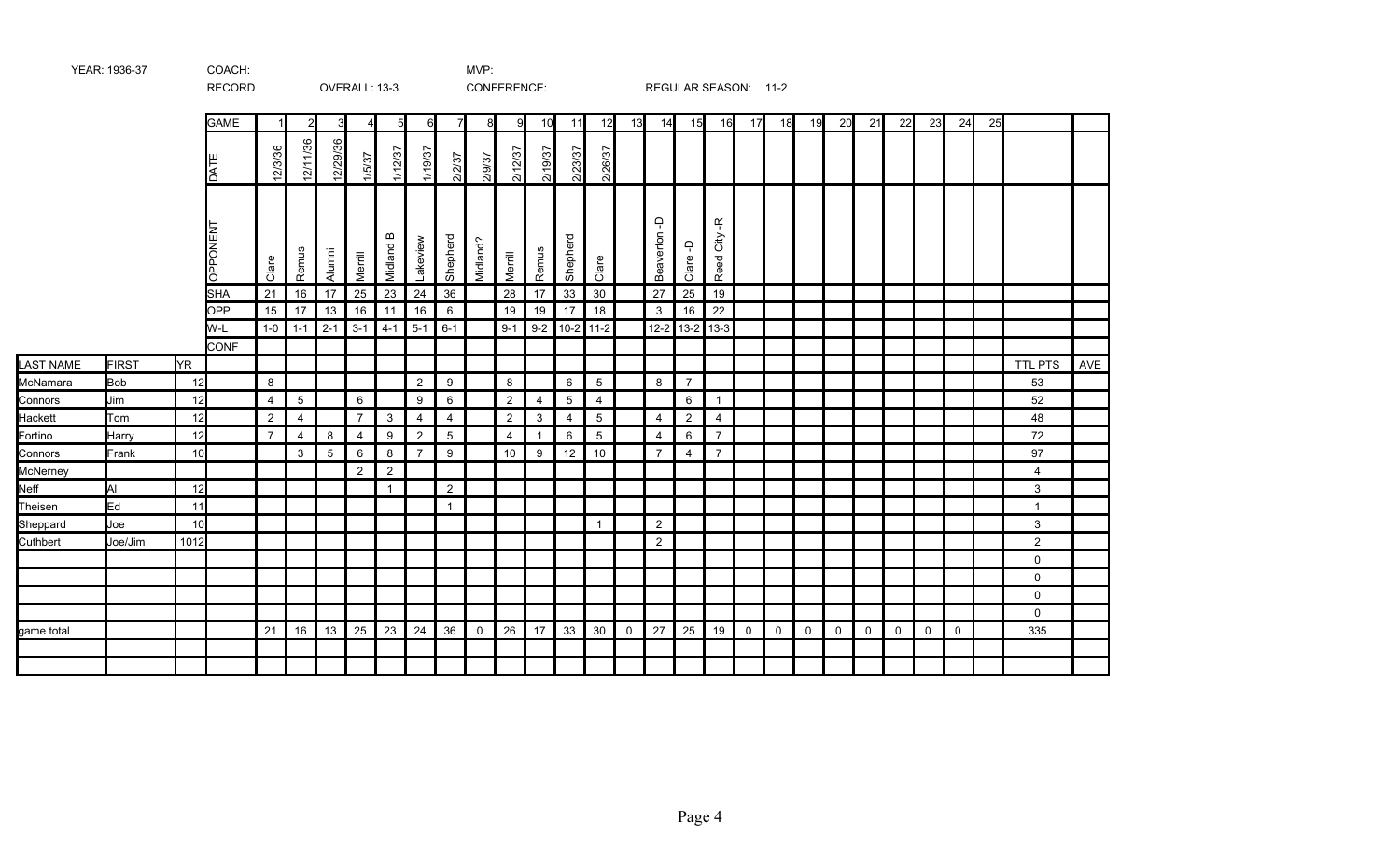|                  |              |     | <b>RECORD</b> |                |          |              | OVERALL: 16-5 |          |                    |          |                  | CONFERENCE: |             |                |         |         |         |             | REGULAR SEASON: 12-3                     |                |                                    |                |        |              |              |             |              |    |                |     |
|------------------|--------------|-----|---------------|----------------|----------|--------------|---------------|----------|--------------------|----------|------------------|-------------|-------------|----------------|---------|---------|---------|-------------|------------------------------------------|----------------|------------------------------------|----------------|--------|--------------|--------------|-------------|--------------|----|----------------|-----|
|                  |              |     | <b>GAME</b>   |                |          |              | 4             | $5 \mid$ | $6 \mid$           | 7        | 8                | 9           | 10          | 11             | 12      | 13      | 14      | 15          | 16                                       | 17             | 18                                 | 19             | 20     | 21           | 22           | 23          | 24           | 25 |                |     |
|                  |              |     | DATI          | 12/6/35        | 12/17/35 |              | 1/10/36       | 1/14/36  | 1/17/36            | 1/20/36  | 1/24/36          | 1/28/36     | 2/4/36      | 2/11/36        | 2/14/36 | 2/21/36 | 2/26/36 | 3/5/36      | 3/6/36                                   | 3/7/36         | 3/12/36                            | 3/13/36        |        |              |              |             |              |    |                |     |
|                  |              |     | PONENT<br>동   | Clare          | Shepherd | Alumni       | Coleman       | Merrill  | St Mary<br>saginaw | Lakeview | Bay City St Mary | Shepherd    | Midland     | Clare          | Merrill | Coleman | Midland | Ļ<br>Clare. | $\Delta$<br>Coleman                      | Remus-D        | $\frac{1}{\sqrt{2}}$<br>East Tawas | Ķ<br>Remus     | Edmore |              |              |             |              |    |                |     |
|                  |              |     | <b>SHA</b>    | 19             | 15       | 22           |               | 26       | 19                 | 25       | 19               |             |             | 34             | 21      | 40      | 32      | 26          | 24                                       | 19             | 27                                 | 24             | 36     |              |              |             |              |    |                |     |
|                  |              |     | OPP           | 17             | 13       | 13           |               | 23       | 22                 | 22       | 8                |             |             | 25             | 23      | 5       | 20      | 14          | $\overline{7}$                           | 22             | 17                                 | 19             | 38     |              |              |             |              |    |                |     |
|                  |              |     | W-L           | $1-0$          | $2 - 0$  | $3-0$        | $4 - 0$       | $5-0$    | $5 - 1$            | $6 - 1$  | $7 - 1$          |             |             | $9-2$          |         |         |         |             | $9-3$   11-3   12-3   13-3   14-3   14-4 |                |                                    | 15-4 16-4 16-5 |        |              |              |             |              |    |                |     |
|                  |              |     | <b>CONF</b>   |                |          |              |               |          |                    |          |                  |             |             |                |         |         |         |             |                                          |                |                                    |                |        |              |              |             |              |    |                |     |
| <b>LAST NAME</b> | <b>FIRST</b> | YR. |               |                |          |              |               |          |                    |          |                  |             |             |                |         |         |         |             |                                          |                |                                    |                |        |              |              |             |              |    | <b>TTL PTS</b> | AVE |
| Fortino          | Harry        | 11  |               | 6              | 9        |              |               | 11       | $\mathbf{3}$       | 8        | 9                |             |             | $\overline{7}$ | 10      | 20      | 24      | 13          |                                          | $\overline{7}$ | 19                                 |                |        |              |              |             |              |    | 146            |     |
| Simon            | Robert       | 12  |               | 5              |          |              |               |          |                    |          |                  |             |             | $\overline{4}$ |         |         |         |             |                                          |                |                                    | $\overline{7}$ | 12     |              |              |             |              |    | 28             |     |
| McNamara         | <b>Bob</b>   | 11  |               |                |          |              |               |          | $\overline{4}$     |          | $\mathbf{3}$     |             |             | $\overline{2}$ |         |         |         |             |                                          |                |                                    |                |        |              |              |             |              |    | 9              |     |
| Connors          | Frank        | 9   |               | 5              |          |              |               |          | $\overline{4}$     |          | $\overline{1}$   |             |             | 3              |         |         |         |             |                                          |                |                                    |                |        |              |              |             |              |    | 13             |     |
| Hackett          | Tom          | 11  |               | $\mathbf{1}$   |          |              |               |          | $\overline{1}$     |          | $\mathbf{3}$     |             |             | 13             |         |         |         |             |                                          |                |                                    |                |        |              |              |             |              |    | 18             |     |
| Flannery         | Gene         | 12  |               | $\overline{2}$ |          |              |               |          | $\overline{2}$     |          |                  |             |             | 5              |         |         |         |             |                                          |                |                                    |                |        |              |              |             |              |    | 9              |     |
| Connors          | Jim          | 11  |               |                | 6        |              |               |          | $\overline{5}$     | 13       | $\mathbf{3}$     |             |             |                |         |         |         |             |                                          |                |                                    |                |        |              |              |             |              |    | 27             |     |
|                  |              |     |               |                |          |              |               |          |                    |          |                  |             |             |                |         |         |         |             |                                          |                |                                    |                |        |              |              |             |              |    | 0              |     |
|                  |              |     |               |                |          |              |               |          |                    |          |                  |             |             |                |         |         |         |             |                                          |                |                                    |                | OT     |              |              |             |              |    | 0              |     |
|                  |              |     |               |                |          |              |               |          |                    |          |                  |             |             |                |         |         |         |             |                                          |                |                                    |                |        |              |              |             |              |    | $\mathsf{O}$   |     |
|                  |              |     |               |                |          |              |               |          |                    |          |                  |             |             |                |         |         |         |             |                                          |                |                                    |                |        |              |              |             |              |    | 0              |     |
|                  |              |     |               |                |          |              |               |          |                    |          |                  |             |             |                |         |         |         |             |                                          |                |                                    |                |        |              |              |             |              |    | $\mathsf{O}$   |     |
| game total       |              |     |               | 19             | 15       | $\mathsf{O}$ | $\mathsf{O}$  | 11       | 19                 | 21       | 19               | $\mathbf 0$ | $\mathbf 0$ | 34             | 10      | 20      | 24      | 13          | $\mathsf{O}$                             | $\overline{7}$ | 19                                 | $\overline{7}$ | 12     | $\mathsf{O}$ | $\mathsf{O}$ | $\mathbf 0$ | $\mathsf{O}$ |    | 250            |     |
|                  |              |     |               |                |          |              |               |          |                    |          |                  |             |             |                |         |         |         |             |                                          |                |                                    |                |        |              |              |             |              |    |                |     |
|                  |              |     |               |                |          |              |               |          |                    |          |                  |             |             |                |         |         |         |             |                                          |                |                                    |                |        |              |              |             |              |    |                |     |

Advanced to regionals despite loss: "runner up privledge"

Fortino and Simon on All Star team

YEAR: 1935-36 COACH: MVP: Les McCallum/Les Ross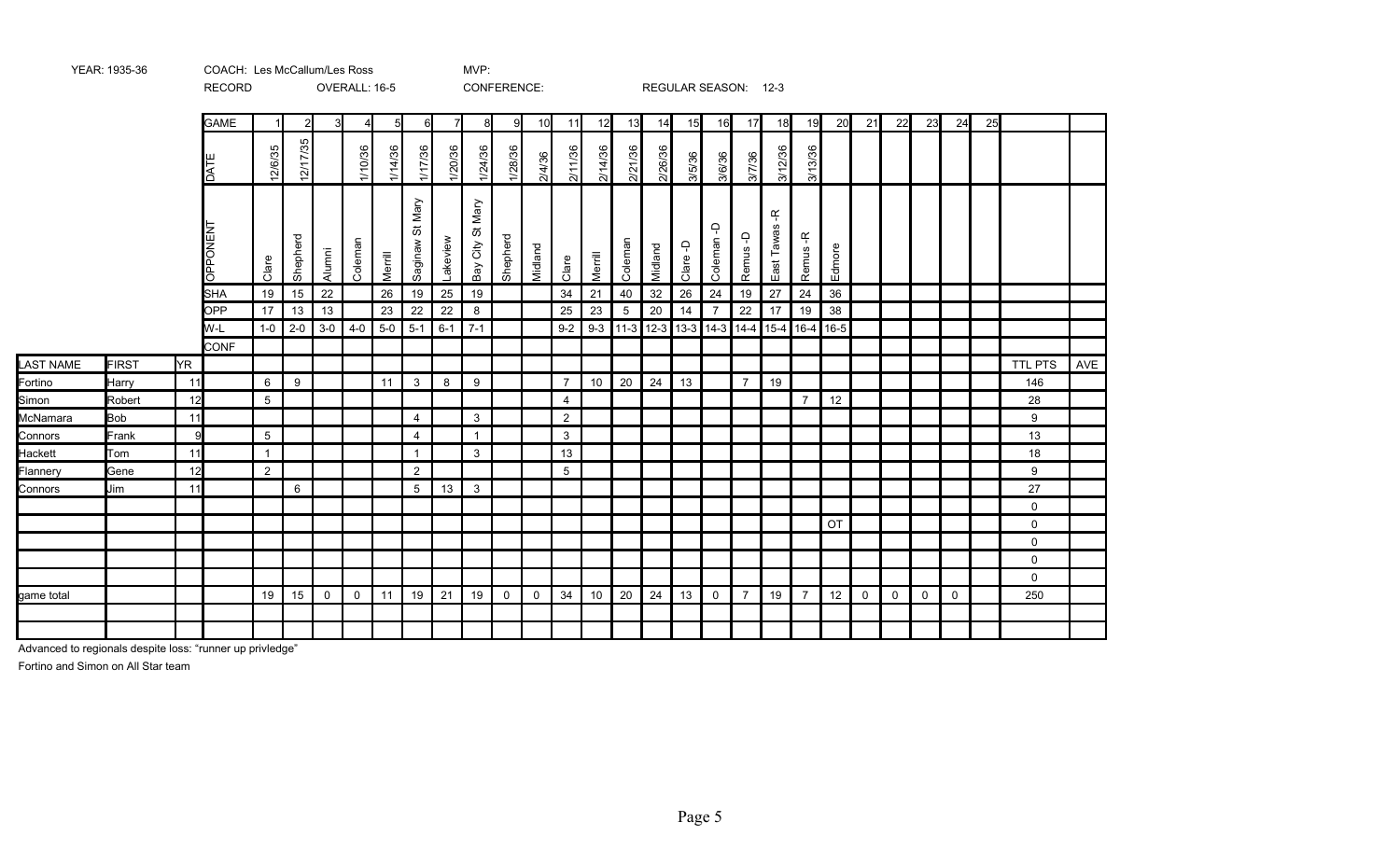|             |              |     | RECORD      |                |                |              | OVERALL: 8-8 |                |                       |                |              | CONFERENCE:  |                         |             |             |                       | REGULAR SEASON: 7-7   |             |    |                |             |             |             |             |             |             |             |    |                 |            |
|-------------|--------------|-----|-------------|----------------|----------------|--------------|--------------|----------------|-----------------------|----------------|--------------|--------------|-------------------------|-------------|-------------|-----------------------|-----------------------|-------------|----|----------------|-------------|-------------|-------------|-------------|-------------|-------------|-------------|----|-----------------|------------|
|             |              |     | <b>GAME</b> |                | $\overline{2}$ |              |              | 5 <sup>1</sup> | 6I                    | $\overline{7}$ | 8            | -9           | 10                      | 11          | 12          | 13                    | 14                    | 15          | 16 | 17             | 18          | 19          | 20          | 21          | 22          | 23          | 24          | 25 |                 |            |
|             |              |     | <b>DATE</b> | 12/4/34        | 12/18/34       | 1/15/35      |              |                | 1/24/35               | 1/29/35        |              |              | 2/19/35                 |             |             | $3/1/35$              | 3/2/35                |             |    |                |             |             |             |             |             |             |             |    |                 |            |
|             |              |     | OPPONENT    | Clare          | Merrill        | ≃<br>Midland | Shepherd     | Lakeview       | Mary<br>Bay City St M | Shepherd       |              |              | $\mathbf{m}$<br>Midland |             |             | $\mathsf{P}$<br>Clare | $\Delta$<br>Beaverton |             |    |                |             |             |             |             |             |             |             |    |                 |            |
|             |              |     | <b>SHA</b>  | 25             | 24             | 30           | 14           | 25             | $30\,$                | 14             |              |              | 45                      |             |             | 36                    | 20                    |             |    |                |             |             |             |             |             |             |             |    |                 |            |
|             |              |     | <b>OPP</b>  | 23             | 19             | 26           | 9            | 14             | 9                     | 22             |              |              | 15                      |             |             | 25                    | 23                    |             |    |                |             |             |             |             |             |             |             |    |                 |            |
|             |              |     | W-L         |                |                |              |              |                |                       |                |              |              | $7 - 7$                 |             |             |                       |                       |             |    |                |             |             |             |             |             |             |             |    |                 |            |
|             |              |     | <b>CONF</b> |                |                |              |              |                |                       |                |              |              |                         |             |             |                       |                       |             |    |                |             |             |             |             |             |             |             |    |                 |            |
| LAST NAME   | <b>FIRST</b> | YR. |             |                |                |              |              |                |                       |                |              |              |                         |             |             |                       |                       |             |    |                |             |             |             |             |             |             |             |    | TTL PTS         | <b>AVE</b> |
| Moore       | John         | 12  |             |                | $\overline{4}$ |              |              |                |                       |                |              |              |                         |             |             |                       |                       |             |    |                |             |             |             |             |             |             |             |    | $\overline{4}$  |            |
| McNerney    | WF (Bim)     | 12  |             | 5              | $\overline{7}$ |              |              |                |                       |                |              |              |                         |             |             |                       |                       |             |    |                |             |             |             |             |             |             |             |    | 12              |            |
| O'Brein     |              |     |             | 5              |                |              |              |                |                       |                |              |              |                         |             |             |                       |                       |             |    |                |             |             |             |             |             |             |             |    | $5\overline{)}$ |            |
| McIsaac     |              |     |             | $\overline{2}$ |                |              |              |                |                       |                |              |              |                         |             |             |                       |                       |             |    |                |             |             |             |             |             |             |             |    | $\overline{2}$  |            |
| Beidenstein | Jim          | 12  |             | $\overline{1}$ |                |              |              |                |                       |                |              |              |                         |             |             |                       |                       |             |    |                |             |             |             |             |             |             |             |    | $\mathbf{1}$    |            |
| Campbell    | Jerry        | 12  |             | 8              |                | 14           |              |                | $\overline{7}$        |                |              |              | 26                      |             |             | 23                    | 9                     |             |    |                |             |             |             |             |             |             |             |    | 87              |            |
| Fortino     | Harry        | 10  |             | $\overline{4}$ | $\overline{4}$ |              |              |                |                       |                |              |              |                         |             |             |                       |                       |             |    |                |             |             |             |             |             |             |             |    | 8               |            |
| Pollard     | Joe          | 12  |             |                | $\overline{7}$ |              |              |                |                       |                |              |              |                         |             |             |                       |                       |             |    |                |             |             |             |             |             |             |             |    | $\overline{7}$  |            |
| Simon       | <b>Bob</b>   | 11  |             |                | $\overline{2}$ |              |              |                |                       |                |              |              |                         |             |             |                       |                       |             |    |                |             |             |             |             |             |             |             |    | $\overline{2}$  |            |
|             |              |     |             |                |                |              |              |                |                       |                |              |              |                         |             |             |                       |                       |             |    |                |             |             |             |             |             |             |             |    | 0               |            |
|             |              |     |             |                |                |              |              |                |                       |                |              |              |                         |             |             |                       |                       |             |    |                |             |             |             |             |             |             |             |    | $\mathsf{O}$    |            |
|             |              |     |             |                |                |              |              |                |                       |                |              |              |                         |             |             |                       |                       |             |    |                |             |             |             |             |             |             |             |    | $\mathsf{O}$    |            |
|             |              |     |             |                |                |              |              |                |                       |                |              |              |                         |             |             |                       |                       |             |    |                |             |             |             |             |             |             |             |    | $\mathbf 0$     |            |
| game total  |              |     |             | 25             | 24             | 14           | $\mathsf{O}$ | $\mathbf 0$    | $\overline{7}$        | $\mathbf 0$    | $\mathsf{O}$ | $\mathsf{O}$ | 26                      | $\mathbf 0$ | $\mathbf 0$ | 23                    | 9                     | $\mathbf 0$ | 0  | $\overline{0}$ | $\mathbf 0$ | $\mathbf 0$ | $\mathbf 0$ | $\mathbf 0$ | $\mathbf 0$ | $\mathbf 0$ | $\mathbf 0$ |    | 128             |            |
|             |              |     |             |                |                |              |              |                |                       |                |              |              |                         |             |             |                       |                       |             |    |                |             |             |             |             |             |             |             |    |                 |            |
|             |              |     |             |                |                |              |              |                |                       |                |              |              |                         |             |             |                       |                       |             |    |                |             |             |             |             |             |             |             |    |                 |            |

missing eight games

Newspaper said "broke even in fourteen game schedule"

YEAR: 1934-35 COACH: MVP: Les McCallum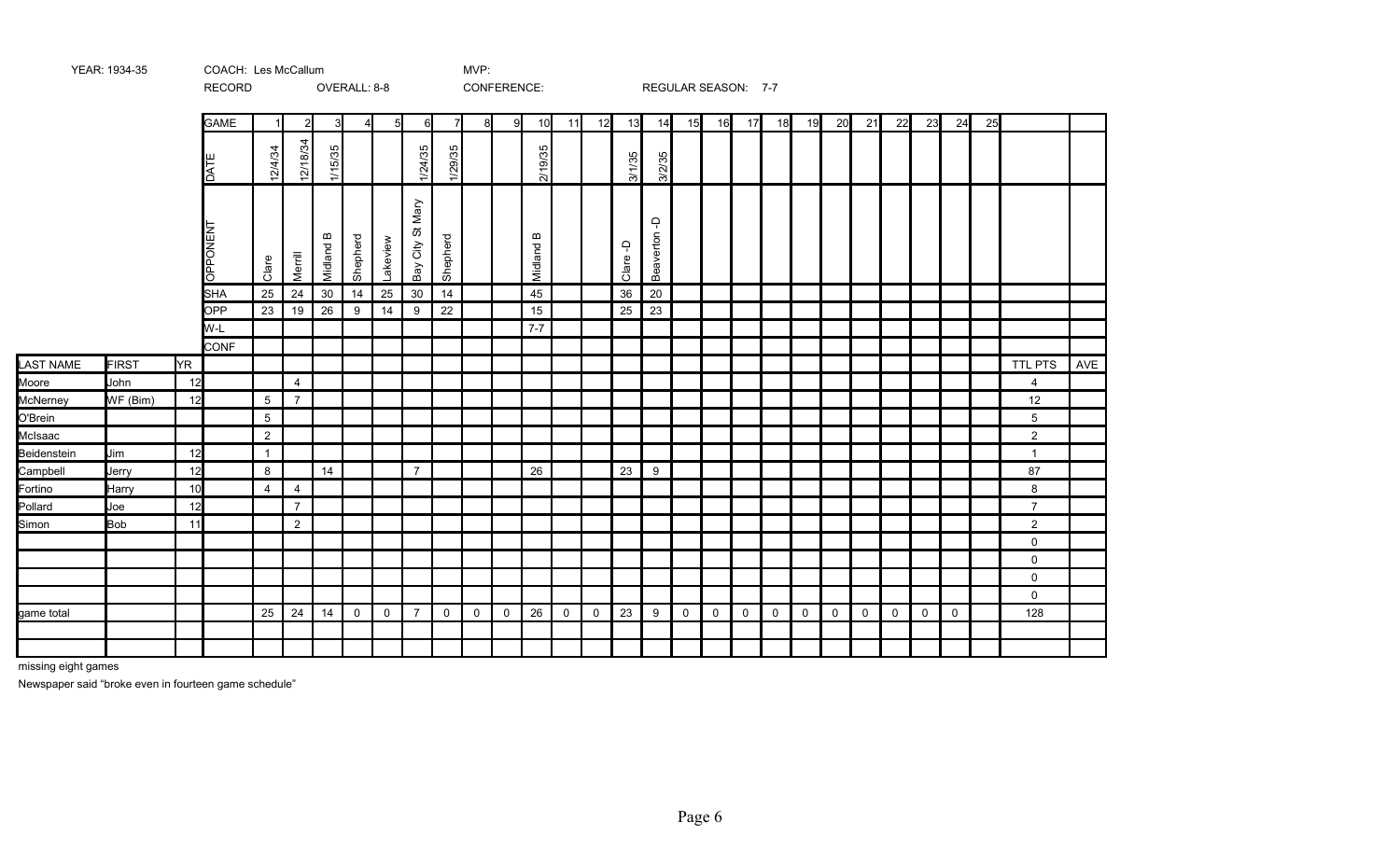|                       |              |     | RECORD          |              |             |              | OVERALL:       |          |             |             |                      | CONFERENCE:                      |               |                    |                         |                     |                     |                     | <b>REGULAR SEASON:</b> |              |             |             |             |             |             |             |             |    |                     |     |
|-----------------------|--------------|-----|-----------------|--------------|-------------|--------------|----------------|----------|-------------|-------------|----------------------|----------------------------------|---------------|--------------------|-------------------------|---------------------|---------------------|---------------------|------------------------|--------------|-------------|-------------|-------------|-------------|-------------|-------------|-------------|----|---------------------|-----|
|                       |              |     | <b>GAME</b>     |              | 2           | $\mathbf{3}$ | $\overline{4}$ | 5        | 6           | 7           | 8                    | 9                                | 10            | 11                 | 12                      | 13                  | 14                  | 15                  | 16                     | 17           | 18          | 19          | 20          | 21          | 22          | 23          | 24          | 25 |                     |     |
|                       |              |     | <b>DATE</b>     | 1/12/34      |             |              |                | 2/27/34  |             |             | 3/1/34               | 3/2/34                           | 3/8/34        | 3/9/34             | 3/15/34                 |                     |                     |                     |                        |              |             |             |             |             |             |             |             |    |                     |     |
|                       |              |     | <b>LN3NOddO</b> | Merrill      |             | Shepherd     |                | Shepherd |             |             | $\Delta$<br>Shepherd | $\overline{\mathsf{d}}$<br>Clare | 乓<br>Edmore-  | Ľ<br>Tawas<br>East | ტ<br>ი<br>City<br>Boyne |                     |                     |                     |                        |              |             |             |             |             |             |             |             |    |                     |     |
|                       |              |     | <b>SHA</b>      | 26           |             | $9\,$        |                | 19       |             |             | 26                   | 25                               | 14            | 16                 | 16                      |                     |                     |                     |                        |              |             |             |             |             |             |             |             |    |                     |     |
|                       |              |     | OPP             | 10           |             | 13           |                | 18       |             |             | 21                   | 17                               | $\frac{9}{9}$ | 15                 | 23                      |                     |                     |                     |                        |              |             |             |             |             |             |             |             |    |                     |     |
|                       |              |     | W-L             |              |             |              |                |          |             |             |                      |                                  |               |                    |                         |                     |                     |                     |                        |              |             |             |             |             |             |             |             |    |                     |     |
|                       | <b>FIRST</b> | YR. | <b>CONF</b>     |              |             |              |                |          |             |             |                      |                                  |               |                    |                         |                     |                     |                     |                        |              |             |             |             |             |             |             |             |    | <b>TTL PTS</b>      |     |
| LAST NAME<br>Campbell |              | 11  |                 |              |             |              |                | 6        |             |             |                      |                                  |               |                    |                         |                     |                     |                     |                        |              |             |             |             |             |             |             |             |    | $\,6\,$             | AVE |
| Horan                 | Jerry<br>Joe | 12  |                 |              |             |              |                | $\,6\,$  |             |             |                      |                                  |               |                    |                         |                     |                     |                     |                        |              |             |             |             |             |             |             |             |    | 6                   |     |
|                       |              |     |                 |              |             |              |                |          |             |             |                      |                                  |               |                    |                         |                     |                     |                     |                        |              |             |             |             |             |             |             |             |    | $\mathbf 0$         |     |
|                       |              |     |                 |              |             |              |                |          |             |             |                      |                                  |               |                    |                         |                     |                     |                     |                        |              |             |             |             |             |             |             |             |    | $\mathbf 0$         |     |
|                       |              |     |                 |              |             |              |                |          |             |             |                      |                                  |               |                    |                         |                     |                     |                     |                        |              |             |             |             |             |             |             |             |    | $\mathbf 0$         |     |
|                       |              |     |                 |              |             |              |                |          |             |             |                      |                                  |               |                    |                         |                     |                     |                     |                        |              |             |             |             |             |             |             |             |    | $\mathsf{O}\xspace$ |     |
|                       |              |     |                 |              |             |              |                |          |             |             |                      |                                  |               |                    |                         |                     |                     |                     |                        |              |             |             |             |             |             |             |             |    | $\mathsf{O}\xspace$ |     |
|                       |              |     |                 |              |             |              |                |          |             |             |                      |                                  |               |                    |                         |                     |                     |                     |                        |              |             |             |             |             |             |             |             |    | $\mathsf{O}\xspace$ |     |
|                       |              |     |                 |              |             |              |                |          |             |             |                      |                                  |               |                    |                         |                     |                     |                     |                        |              |             |             |             |             |             |             |             |    | $\mathbf 0$         |     |
|                       |              |     |                 |              |             |              |                |          |             |             |                      |                                  |               |                    |                         |                     |                     |                     |                        |              |             |             |             |             |             |             |             |    | $\mathbf 0$         |     |
|                       |              |     |                 |              |             |              |                |          |             |             |                      |                                  |               |                    |                         |                     |                     |                     |                        |              |             |             |             |             |             |             |             |    | $\mathsf{O}$        |     |
|                       |              |     |                 |              |             |              |                |          |             |             |                      |                                  |               |                    |                         |                     |                     |                     |                        |              |             |             |             |             |             |             |             |    | $\mathsf{O}$        |     |
| game total            |              |     |                 | $\mathsf{O}$ | $\mathsf 0$ | $\mathsf 0$  | $\mathsf 0$    | 12       | $\mathsf 0$ | $\mathsf 0$ | $\mathbf 0$          | $\mathsf{O}$                     | $\mathsf 0$   | $\mathsf 0$        | $\mathsf{O}$            | $\mathsf{O}\xspace$ | $\mathsf{O}\xspace$ | $\mathsf{O}\xspace$ | $\mathbf 0$            | $\mathsf{O}$ | $\mathbf 0$ | $\mathsf 0$ | $\mathsf 0$ | $\mathbf 0$ | $\mathsf 0$ | $\mathsf 0$ | $\mathbf 0$ |    | 12                  |     |
|                       |              |     |                 |              |             |              |                |          |             |             |                      |                                  |               |                    |                         |                     |                     |                     |                        |              |             |             |             |             |             |             |             |    |                     |     |
|                       |              |     |                 |              |             |              |                |          |             |             |                      |                                  |               |                    |                         |                     |                     |                     |                        |              |             |             |             |             |             |             |             |    |                     |     |

Campbell, Horan "All Tourney"

February 2 SHA went to Essexville, Essexville came to MP

YEAR: 1933-34 COACH: MVP: Les McCallum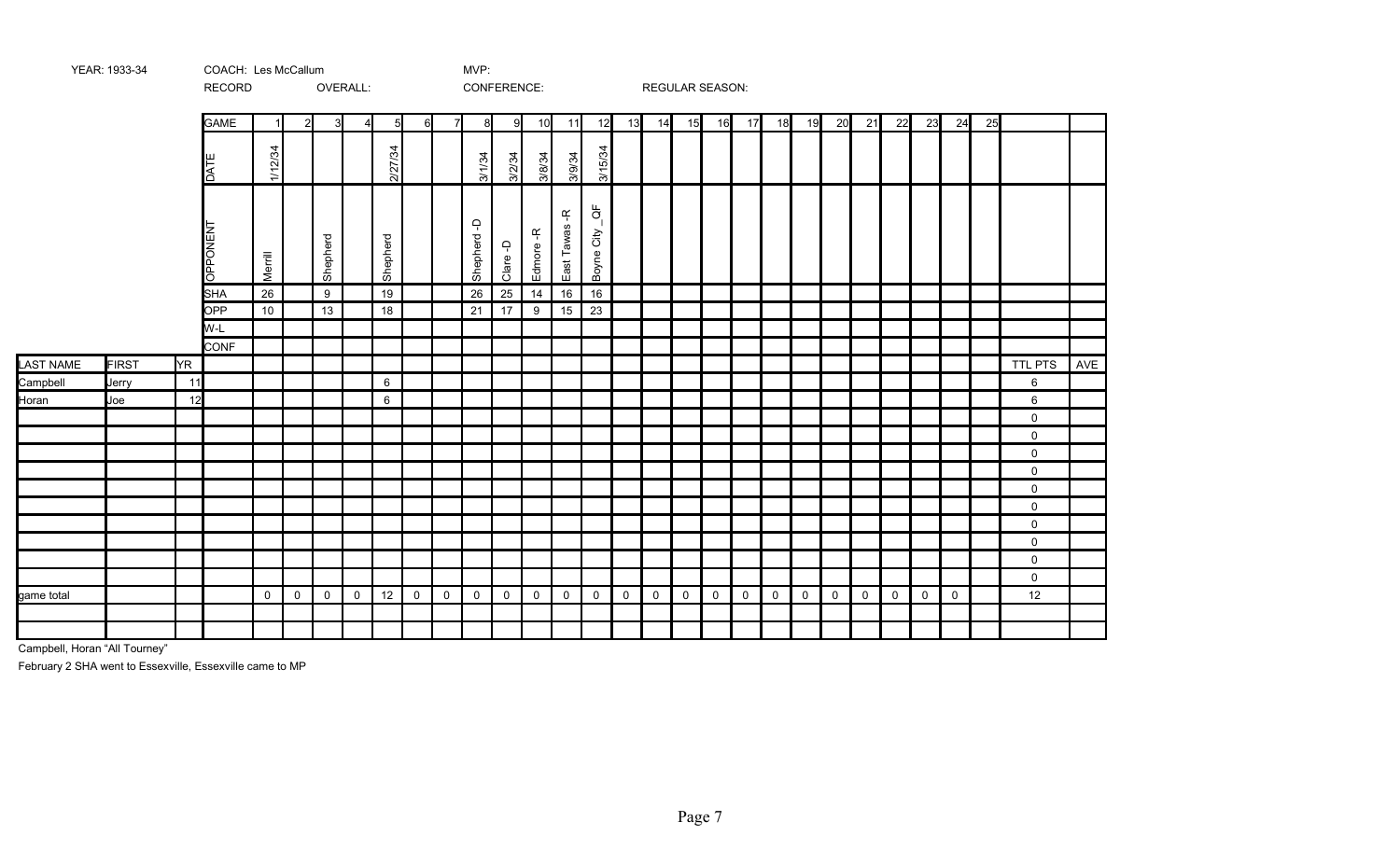|                  |              |           | RECORD      |                 |               |              | OVERALL: 15-3 |                |                |               | CONFERENCE:        |                |             |    |                    |             |                      |              | REGULAR SEASON: 12-2              |                   |             |              |              |              |             |              |              |    |                |     |
|------------------|--------------|-----------|-------------|-----------------|---------------|--------------|---------------|----------------|----------------|---------------|--------------------|----------------|-------------|----|--------------------|-------------|----------------------|--------------|-----------------------------------|-------------------|-------------|--------------|--------------|--------------|-------------|--------------|--------------|----|----------------|-----|
|                  |              |           | <b>GAME</b> | $\mathbf{1}$    | 2             |              |               | 5 <sub>l</sub> | 6              | 71            | 8                  | -9             | 10          | 11 | 12                 | 13          | 14                   | 15           | 16                                | 17                | 18          | 19           | 20           | 21           | 22          | 23           | 24           | 25 |                |     |
|                  |              |           | DATE        | 12/3/33         |               |              |               |                | 1/13/33        | 1/20/33       | 1/24/33            | 1/27/33        | 2/3/33      |    | 2/16/33            |             | 3/3/33               |              | 3/10/33                           | 3/11/33           |             |              |              |              |             |              |              |    |                |     |
|                  |              |           | OPPONENT    | Lansing Central | Ionia Sts P&P | Blanchard    | Beaverton     | Beaverton      | Owosso STS P&P | lonia STS P&P | Lansing Vocational | Remus          | Essexville  |    | Lansing Vocational |             | $\Omega$<br>Harrison | $\Delta$     | $\frac{\alpha'}{\tau}$<br>Baldwin | ᡩ<br>Maple Rapids |             |              |              |              |             |              |              |    |                |     |
|                  |              |           | <b>SHA</b>  | 8               | 37            | 33           | 27            | 29             | 14             | 38            | 25                 | 34             | 19          |    | 15                 |             | 32                   |              | 31                                | 14                |             |              |              |              |             |              |              |    |                |     |
|                  |              |           | OPP         | 48              | 12            | 13           | 12            | 17             | 16             | 9             | 17                 | 21             | 9           |    | 12                 |             | 14                   |              | 23                                | 21                |             |              |              |              |             |              |              |    |                |     |
|                  |              |           | W-L         |                 |               |              |               |                |                |               |                    |                |             |    | $11-2$             |             |                      |              | 13-2 14-2 15-2 15-3               |                   |             |              |              |              |             |              |              |    |                |     |
|                  |              |           | <b>CONF</b> |                 |               |              |               |                |                |               |                    |                |             |    |                    |             |                      |              |                                   |                   |             |              |              |              |             |              |              |    |                |     |
| <b>LAST NAME</b> | <b>FIRST</b> | <b>YR</b> |             |                 |               |              |               |                |                |               |                    |                |             |    |                    |             |                      |              |                                   |                   |             |              |              |              |             |              |              |    | TTL PTS        | AVE |
| Campbell         | Jerry        | 10        |             | $\mathbf{1}$    |               |              |               |                |                | 22            | $\overline{4}$     |                |             |    |                    |             |                      |              |                                   |                   |             |              |              |              |             |              |              |    | 27             |     |
| Theisen          | Frank        |           |             |                 |               |              |               |                |                |               | 6                  | $\overline{5}$ |             |    | 9                  |             |                      |              |                                   | $\overline{2}$    |             |              |              |              |             |              |              |    | 22             |     |
| Lynch            | Frank        | 12        |             |                 |               |              |               |                |                |               | $\overline{7}$     | 8              |             |    | 6                  |             |                      |              |                                   | $\overline{4}$    |             |              |              |              |             |              |              |    | 25             |     |
| Horan            | Joe          | 11        |             | $5\overline{)}$ |               |              |               |                |                |               | $\overline{7}$     | 9              |             |    |                    |             |                      |              |                                   | $\overline{4}$    |             |              |              |              |             |              |              |    | 25             |     |
| Sowle            | Don          | 12        |             |                 |               |              |               |                |                |               | $\overline{1}$     | $10$           |             |    |                    |             |                      |              |                                   | $\overline{4}$    |             |              |              |              |             |              |              |    | 15             |     |
| Hackett          | Ed           | 12        |             |                 |               |              |               |                |                |               |                    | $\overline{2}$ |             |    |                    |             |                      |              |                                   |                   |             |              |              |              |             |              |              |    | $\overline{2}$ |     |
| Moore            | John         | 10        |             | $\mathbf{1}$    |               |              |               |                |                |               |                    |                |             |    |                    |             |                      |              |                                   |                   |             |              |              |              |             |              |              |    | $\mathbf{1}$   |     |
| O'Brein          |              |           |             | $\mathbf{1}$    |               |              |               |                |                |               |                    |                |             |    |                    |             |                      |              |                                   |                   |             |              |              |              |             |              |              |    | $\mathbf{1}$   |     |
|                  |              |           |             |                 |               |              |               |                |                |               |                    |                |             |    |                    |             |                      |              |                                   |                   |             |              |              |              |             |              |              |    | $\mathbf 0$    |     |
|                  |              |           |             |                 |               |              |               |                |                |               |                    |                |             |    |                    |             |                      |              |                                   |                   |             |              |              |              |             |              |              |    | 0              |     |
|                  |              |           |             |                 |               |              |               |                |                |               |                    |                |             |    |                    |             |                      |              |                                   |                   |             |              |              |              |             |              |              |    | $\mathsf{O}$   |     |
|                  |              |           |             |                 |               |              |               |                |                |               |                    |                |             |    |                    |             |                      |              |                                   |                   |             |              |              |              |             |              |              |    | $\mathbf 0$    |     |
|                  |              |           |             |                 |               |              |               |                |                |               |                    |                |             |    |                    |             |                      |              |                                   |                   |             |              |              |              |             |              |              |    | $\mathbf 0$    |     |
|                  |              |           |             |                 |               |              |               |                |                |               |                    |                |             |    |                    |             |                      |              |                                   |                   |             |              |              |              |             |              |              |    | $\mathbf 0$    |     |
| game total       |              |           |             | 8               | $\mathbf 0$   | $\mathsf{O}$ | $\mathsf{O}$  | $\mathsf{O}$   | $\mathsf{O}$   | 22            | 25                 | 34             | $\mathbf 0$ | 0  | 15                 | $\mathbf 0$ | $\mathbf 0$          | $\mathsf{O}$ | $\mathsf{O}$                      | 14                | $\mathbf 0$ | $\mathsf{O}$ | $\mathsf{O}$ | $\mathsf{O}$ | $\mathbf 0$ | $\mathsf{O}$ | $\mathsf{O}$ |    | 118            |     |
|                  |              |           |             |                 |               |              |               |                |                |               |                    |                |             |    |                    |             |                      |              |                                   |                   |             |              |              |              |             |              |              |    |                |     |
|                  |              |           |             |                 |               |              |               |                |                |               |                    |                |             |    |                    |             |                      |              |                                   |                   |             |              |              |              |             |              |              |    |                |     |

Horan first team Regional

YEAR: 1932-33 COACH: E J Killoran MVP: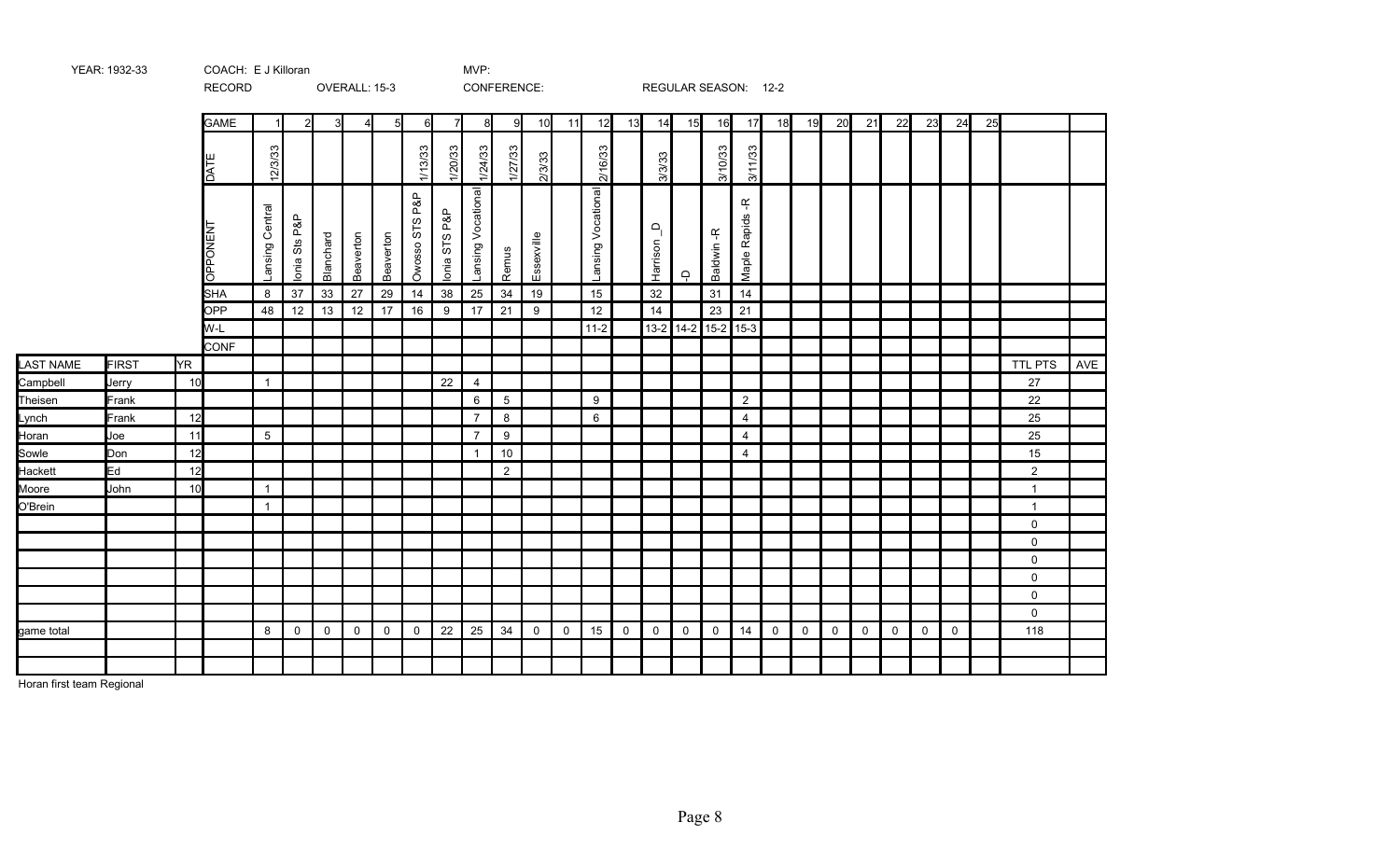|              |              |              | <b>RECORD</b> |             |              |                | OVERALL: 11-8            |                  |                |                | CONFERENCE: |                 |         |                |                |                          |                | REGULAR SEASON: 10-7 |                       |             |              |                  |                |             |             |              |             |    |                |     |
|--------------|--------------|--------------|---------------|-------------|--------------|----------------|--------------------------|------------------|----------------|----------------|-------------|-----------------|---------|----------------|----------------|--------------------------|----------------|----------------------|-----------------------|-------------|--------------|------------------|----------------|-------------|-------------|--------------|-------------|----|----------------|-----|
|              |              |              | <b>GAME</b>   |             |              |                | 41                       | $5 \blacksquare$ | 6              | 71             | 8           | -91             | 10      | 11             | 12             | 13                       | 14             | 15                   | 16                    | 17          | 18           | 19               | 20             | 21          | 22          | 23           | 24          | 25 |                |     |
|              |              |              | DATE          |             |              |                |                          |                  | 1/2/32         | 1/6/32         | 1/15/32     | 1/22/32         |         |                |                | 2/7/32                   |                | 2/19/32              | 2/23/32               | 2/26/32     |              | $\frac{3}{4}/32$ |                |             |             |              |             |    |                |     |
|              |              |              | DPPONENT      | Alumni      | Essexville   | Merrill        | Mary<br>ö<br>City<br>Bay | Beal City        | Owosso         | St Louis       | Beal City   | Shepherd        | Merrill | Remus          | St Louis       | P&P<br>ဖ<br>55<br>Owosso | Remus          | Beaverton            | St John<br>Essexville | Shepherd    |              | Harrison-D       | ۾<br>Blanchard |             |             |              |             |    |                |     |
|              |              |              | <b>SHA</b>    | 24          | 24           | 25             | 12                       | $10\,$           | $9\,$          | 18             | 25          | 16              | 26      | 13             | 21             | 18                       | 30             | 20                   | 23                    | 13          |              | 26               | 13             |             |             |              |             |    |                |     |
|              |              |              | <b>OPP</b>    | 22          | 14           | 21             | 32                       | 15               | 42             | 14             | 17          | 15              | 30      | 12             | 25             | 12                       | 27             | 28                   | 11                    | 24          |              | 11               | 24             |             |             |              |             |    |                |     |
|              |              |              | W-L           | $1-0$       | $2 - 0$      | $3-0$          | $3-1$                    | $3-2$            | $3-3$          | $4 - 3$        | $5-3$       | $6 - 3$         | $6 - 4$ | $7 - 4$        | $7 - 5$        | $8-5$                    | $9-5$          |                      | $9-6$   10-6   10-7   |             |              | $11-7$ 11-8      |                |             |             |              |             |    |                |     |
|              |              |              | <b>CONF</b>   |             |              |                |                          |                  |                |                |             |                 |         |                |                |                          |                |                      |                       |             |              |                  |                |             |             |              |             |    |                |     |
| LAST NAME    | <b>FIRST</b> | <b>YR</b>    |               |             |              |                |                          |                  |                |                |             |                 |         |                |                |                          |                |                      |                       |             |              |                  |                |             |             |              |             |    | TTL PTS*       | AVE |
| Horan        | Joe          | 10           |               |             |              |                | $\mathbf{3}$             |                  |                | 10             |             | 6               |         | $\overline{2}$ | 9              |                          | $\overline{4}$ |                      |                       |             |              |                  |                |             |             |              |             |    | 81             |     |
| Garvin       | Bill         | 12           |               |             |              | 12             | 5                        |                  |                | 5              | 11          | $\overline{1}$  | 10      | $\overline{7}$ | $\overline{1}$ | 6                        | 8              |                      |                       |             |              |                  |                |             |             |              |             |    | 77             |     |
| Moore        | John         | $\mathbf{Q}$ |               |             |              | 6              |                          |                  | 3              | $\overline{2}$ |             | $5\overline{5}$ |         |                |                |                          |                |                      |                       |             |              |                  |                |             |             |              |             |    | 18             |     |
| <u>Lynch</u> | Frank        | 11           |               |             |              | $\overline{7}$ |                          |                  | 3              |                |             | $\overline{1}$  |         | $\overline{4}$ |                | 5                        | 6              |                      |                       |             |              |                  |                |             |             |              |             |    | 51             |     |
| Campbell     | Jerry        | $\mathbf{q}$ |               |             |              |                | $\overline{2}$           |                  | $\overline{2}$ | $\overline{1}$ |             |                 |         |                |                | 3                        |                |                      |                       |             |              |                  |                |             |             |              |             |    | 58             |     |
| Sowle        | Don          | 11           |               |             |              |                | $\overline{2}$           |                  |                |                |             |                 |         |                |                | 4                        | 9              |                      |                       |             |              |                  |                |             |             |              |             |    | 33             |     |
| Hackett      | Ed           | 11           |               |             |              |                |                          |                  |                |                |             | 3               |         |                |                |                          |                |                      |                       |             |              |                  |                |             |             |              |             |    | 5              |     |
| Theisen      |              |              |               |             |              |                |                          |                  |                |                |             |                 |         |                |                |                          |                |                      |                       |             |              |                  |                |             |             |              |             |    | 27             |     |
| Pollard      | Joe          | $\mathbf{Q}$ |               |             |              |                |                          |                  | $\mathbf{1}$   |                |             |                 |         |                |                |                          |                |                      |                       |             |              |                  |                |             |             |              |             |    | $\overline{4}$ |     |
| Ege          | Ed           | 12           |               |             |              |                |                          |                  |                |                |             |                 |         |                |                |                          |                |                      |                       |             |              |                  |                |             |             |              |             |    | $\mathsf{O}$   |     |
|              |              |              |               |             |              |                |                          |                  |                |                |             |                 |         |                |                |                          |                |                      |                       |             |              |                  |                |             |             |              |             |    | $\mathbf 0$    |     |
|              |              |              |               |             |              |                |                          |                  |                |                |             |                 |         |                |                |                          |                |                      |                       |             |              |                  |                |             |             |              |             |    | 0              |     |
|              |              |              |               |             |              |                |                          |                  |                |                |             |                 |         |                |                |                          |                |                      |                       |             |              |                  |                |             |             |              |             |    | $\mathbf 0$    |     |
| game total   |              |              |               | $\mathbf 0$ | $\mathsf{O}$ | 25             | 12                       | $\mathbf 0$      | $9\,$          | 18             | 11          | 16              | 10      | 13             | 10             | 18                       | 27             | $\mathsf{O}$         | $\mathsf{O}$          | $\mathbf 0$ | $\mathsf{O}$ | $\mathbf 0$      | $\mathbf 0$    | $\mathbf 0$ | $\mathbf 0$ | $\mathsf{O}$ | $\mathbf 0$ |    | 169            |     |
|              |              |              |               |             |              |                |                          |                  |                |                |             |                 |         |                |                |                          |                |                      |                       |             |              |                  |                |             |             |              |             |    |                |     |
|              |              |              |               |             |              |                |                          |                  |                |                |             |                 |         |                |                |                          |                |                      |                       |             |              |                  |                |             |             |              |             |    |                |     |

\* minus 13 points from last Shepherd game.

YEAR: 1931-32 COACH: Edward Killoran COAC COACH: Edward Killoran